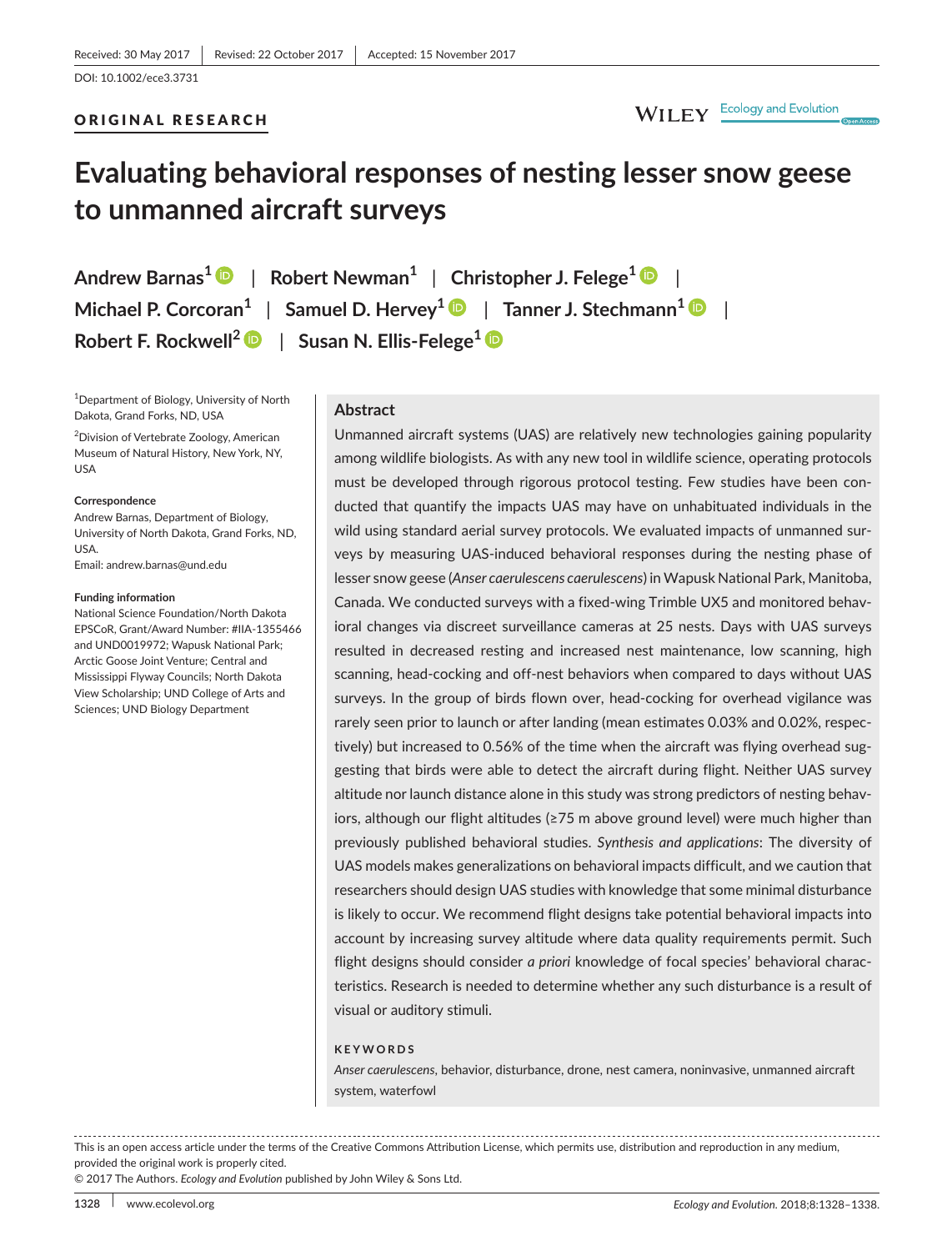## **1** | **INTRODUCTION**

Unmanned aircraft systems (UAS) have gained popularity as a tool for research in wildlife ecology, particularly in ornithological studies (Anderson & Gaston, 2013; Christie, Gilbert, Brown, Hatfield, & Hanson, 2016). These technologies are relatively novel, yet have evolved rapidly to fit a wide variety of avian research questions and applications. Early work focused on the feasibility of using UAS for bird-related research and addressed questions of detectability (Jones, 2003; Jones, Pearlstine, & Percival, 2006; Watts et al., 2008, 2010). Colony and flock size estimates have been conducted for staging flocks of geese (Chabot & Bird, 2012), breeding populations of blackheaded gull *Chroicocephalus ridibundus* (Sardà-Palomera et al., 2012), penguins (*Pygoscelis sp*.) in Antarctica (Goebel et al., 2015; Ratcliffe et al., 2015), and sandhill crane *Grus canadensis* flocks along their migratory routes (USGS 2011). UAS have been used for monitoring coastal habitat use of mixed waterbird flocks (Drever et al., 2015), measuring habitat quality for threatened least bitterns *Ixobrychus exilis* (Chabot & Bird, 2013; Chabot, Carignan, & Bird, 2014), and understanding habitat selection of lesser kestrels *Falco naumanni* (Rodríguez et al., 2012). Other applications used UAS to conduct maritime surveillance in a marine-protected area used by seabird colonies (Brooke et al., 2015) and to evaluate powerline electrocution risks for nesting raptors (Mulero-Pázmány, Negro, & Ferrer, 2013).

Another popular application of UAS is the ability to monitor birds during their reproductive period at multiple spatial scales. Unmanned aircraft have been deployed at the landscape level to survey greater sage-grouse *Centrocercus urophasianus* leks (Hanson, Holmquist-Johnson, & Cowardin, 2014) and estimate nesting density of common terns *Sterna hirundo* (Chabot, Craik, & Bird, 2015). Other studies have shown UAS to be an effective method for determining nesting status of several raptor species including osprey *Pandion haliaetus*, bald eagle *Haliaeetus leucocephalus*, ferruginous hawk *Buteo regalis*, red-tailed hawk *Buteo jamaicensis* (Junda, Greene, & Bird, 2015), and Stellar's sea eagle *Haliaeetus pelagicus* (Potapov, Utekhina, McGrady, & Rimlinger, 2013). Weissensteiner, Poelstra, and Wolf (2015) found that UAS can be efficiently used to save time in checking nest contents of canopynesting birds by eliminating the need for surveyors to climb trees for such inspections. Other authors have noted similar benefits of using UAS for studying birds, such as the relatively low cost, ease of use, and time savings (Anderson & Gaston, 2013; Jones et al., 2006; Watts et al., 2010).

Across the variety of applications, the most commonly cited benefit of UAS for wildlife research is that these technologies have low impact or have a reduced disturbance effect when compared to manned aircraft surveys or researchers on the ground (Christie et al., 2016; Ward, Stehn, Erickson, & Derksen, 1999). The low impact factor of UAS on birds is poorly documented and is often based on anecdotal observations or general impressions of behavior (Brooke et al., 2015; Chabot & Bird, 2012; Goebel et al., 2015; Grenzdörffer, 2013; Kudo, Koshino, Eto, Ichimura, & Kaeriyama, 2012; Potapov et al., 2013; Ratcliffe et al., 2015; Weissensteiner et al., 2015). Some studies have attempted to document behavioral responses using dedicated

 **BARNAS** ET AL. **1329**<br>**BARNAS** ET AL. **1329** 

spotters (Chabot et al., 2015; Drever et al., 2015; Hanson et al., 2014) or post hoc analysis of imagery (Dulava, Bean, & Richmond, 2015; Sardà-Palomera et al., 2012), although they are not inclusive of a study design that rigorously evaluates behavioral responses. Several studies have attempted to quantify bird behavior in response to UAS but often lack controls for baseline behavioral patterns or use flight designs that do not represent standard survey protocols such as line transects (Junda, Greene, Zazelenchuk, & Bird, 2016; McEvoy, Hall, & McDonald, 2016; Rümmler, Mustafa, Maercker, Peter, & Esefeld, 2015; Vas, Lescroël, Duriez, Boguszewski, & Grémillet, 2015; Weimerskirch, Prudor, & Schull, 2017). More importantly, these designs do not account for habituation of individuals to repeated flights, thus masking any behavioral signals that may be apparent to novel stimuli but are lost with repeated exposures. The increasing trend of using UAS for avian research warrants a robust quantification of potential impacts to the wildlife species being studied, which is currently lacking in the field of UAS for wildlife studies (Christie et al., 2016; Crutsinger, Short, & Sollenberger, 2016; Hodgson & Koh, 2016; Smith et al., 2016).

Several recent reviews of UAS used for wildlife research have concluded that UAS surveys result in minimal disturbance, although this is likely dependent on a variety of factors such as aircraft type, flight patterns, and taxa (Borrelle & Fletcher, 2017; Chabot & Bird, 2015; Christie et al., 2016). Mulero-Pázmány et al. (2017) found that birds were more prone to behavioral responses [during UAS surveys] than other taxa and expressed the need for standardized experiments to evaluate causes of disturbance during UAS surveys. Quantification of behavioral impacts can be difficult given that observers on the ground are likely to miss short-lived or ephemeral behaviors. Collected videos of individual birds allow for the review and characterization of a wider spectrum of behaviors than is available to real-time observers. The objective of this study is to remotely characterize and quantify the behavioral responses of nesting waterfowl to unmanned aircraft surveys using nest-camera footage. Specifically, we examine (1) if behaviors are affected by the presence of UAS survey flights and (2) which factors associated with UAS flights may play a role in bird behavior.

## **2** | **METHODS**

## **2.1** | **Study species and area**

Given the increased use of UAS for monitoring colonial nesting birds, flights and behavioral observations were conducted on lesser snow geese *Anser caerulescens caerulescens* (hereafter LSGO) during incubation. The widespread distribution of LSGO nesting colonies in remote arctic locations makes this species a good candidate for future UAS studies and applications.

Study sites were located in Wapusk National Park (WNP) in northeastern Manitoba, and research was based out of a remote field camp (N 58.725388°, W −93.464288°). Topography in this region is uniformly low-lying with little overhead cover for nesting waterfowl. With the exception of researcher activity, there is restricted access to the vast majority of WNP, leaving these study sites relatively free of anthropogenic influences during the waterfowl incubation season.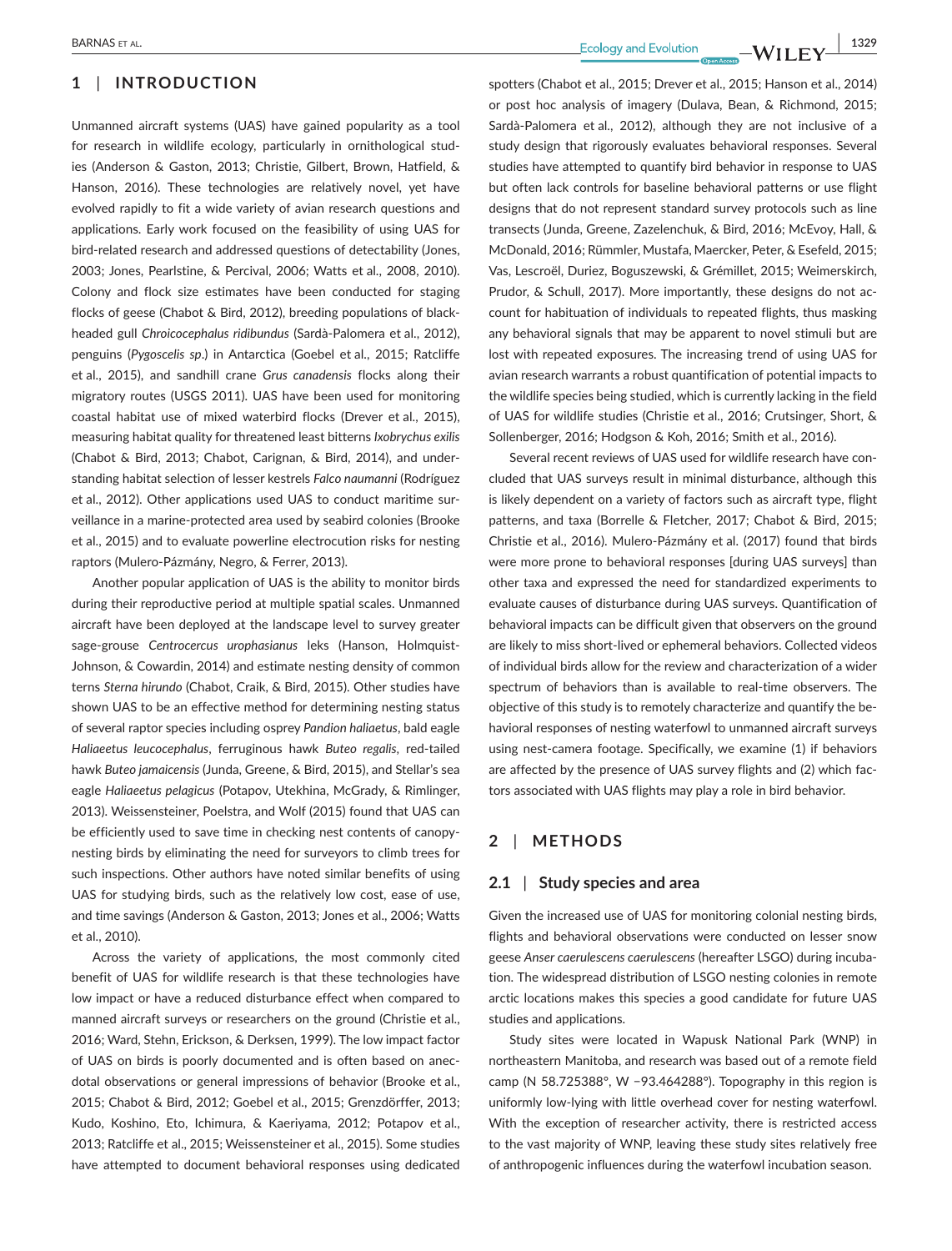## **2.2** | **Behavior monitoring**

Ground searches were conducted to locate nests approximately halfway through the incubation period to avoid disrupting birds during nest-initiation. Initiation was determined by floating goose eggs in water and measuring the position eggs held when submerged (Westerskov, 1950). Nests were randomly selected for behavioral monitoring provided individual nests were greater than 75 m away from the nearest monitored nest as measured by handheld Garmin eTrex-20 and 64S GPS (Garmin, Olathe, KS). We established a minimum nest-distance to increase the likelihood that individual nest behaviors were independent of neighboring nest behaviors. For ease of flight operations, nests were grouped into clusters with a 500-m buffer between groups to ensure UAS flights over groups did not inadvertently affect birds not intended to be flown over.

To monitor the behavior of nesting birds during UAS surveys, video surveillance cameras were deployed at nests to record continuous video (Burr, Robinson, Larsen, Newman, & Ellis-Felege, 2017). Cameras were powered by 12-V, 36-amp batteries and equipped with 32-GB SD cards, allowing individual systems to operate and record for 5–9 days without need of researcher maintenance and minimizing disturbance to birds. Cameras were set up 1 m from the nest, and a 25-m cable connected them to a DVR housed inside a camouflaged, waterproof box and connected to the battery. The bulk of camera equipment (DVR, batteries, etc.) was stored far from the nest to reduce potential influences on the hen's behavior and also reduce the chance of attracting curious predators.

Data collection and monitoring of waterfowl nests were authorized by Canadian Wildlife Service Research and Collection Permit 16-MB-SC001 and 11-MB-SC001, Wapusk National Park WAP-2015-18670 and WAP-2016-21419 and the University of North Dakota Institutional Animal Care and Use Committee approvals #A3917-01, Protocols 1505-2 and 1505-10.

#### **2.3** | **Flight operations**

Flights were conducted using a Trimble UX5 (color: black, wingspan: 100 cm, weight: 2.5 kg, cruise speed: 80 km/hr, see Figure S1), a fixed-wing rear-propelled aircraft powered by removable lithium polymer batteries (14.8 V, 6000 mAh). UX5 takeoffs are initiated using an elastic catapult launcher. Once the flight area has been covered, the UX5 begins its descent and eventually belly lands as the aircraft lacks skid gear of any kind. Takeoffs and landings were carried out at a minimum of 325 m from monitored nests. All flight plans were preprogrammed line transects using Trimble Access Aerial Imaging V2.0.00.40 (Trimble, Sunnyvale, CA) and georeferenced in real time using the UX5′s built-in GPS system with 80% overlap of adjacent images. Flight path directory and angle of approaches are dictated by environmental factors such as wind speed and direction. Still images are automatically taken with a Sony NEX-5R 16.1-MP camera (Sony Corporation of America, New York, NY) along flight paths. Imagery is downloaded following completion of a flight and used to create

landscape mosaics from which habitat characteristics and nest density can be evaluated.

Between June 11–18, 2015 and June 3–16, 2016, flights were conducted at altitudes of 75, 100 and 120 m above ground level (AGL). Flight paths were designed to fly over groups of monitored nests at specified altitudes, such that other monitored nests (nontargets) were not flown over at the same time. A control group of monitored nests was never flown over with the UAS to serve as baseline behavioral comparisons.

Unmanned aircraft systems flight operations for this research were approved by Transport Canada in accordance with a Special Flight Operations Certificate (File: 5802-11-302, ATS: 14-15-00067822 and 15-16-00058646, RDIMS: 10610691 and 11717338) and by Wapusk National Park with WAP-2015-18846. Further, the UND Unmanned Aircraft System Research Compliance Committee reviewed human privacy and data management protocols for the project (Approved April 10, 2015).

#### **2.4** | **Video review and behavioral classifications**

SD cards were retrieved from monitored nests during nest checks and after completion of UAS flights. Video files were downloaded to a hard drive. A single observer (AB) reviewed video using Windows Media Player (Microsoft, Seattle, WA). Time stamps on video files were matched with flight operation times, and behavioral observations were made continuously from 30 min prior to takeoff and until 60 min after the aircraft had landed. We selected 30 min prior to takeoff to include more than the team's average setup time of 20 min. We selected 1 hr after landing to allow time to examine bird behavior to residual effects of the flight. Behaviors were classified into six broad categories: resting, nest maintenance, low scanning, high scanning, head-cocking, and off nest (Figure 1). Resting was comprised of mostly sleeping but also included heads tucked back into the body while still awake. Nest maintenance involved activities such as contributing vegetation to nest bowls, egg-turning, or self-preening. Low scanning was a very low activity behavior wherein birds seemed to be passively observing their environment, in stark contrast to high scanning in which birds were attentively observing by means of rapid head movement or raised necks. Head-cocking was distinctly different from high scanning and was classified by birds tilting their head to observe overhead (Video S1). Off nest was recorded upon birds standing and leaving their nest. We further categorized off nest to include whether or not birds covered their eggs with insulating down before leaving the nest. As individual flight times varied throughout flight operations, behaviors were calculated as relative proportions rather than absolute time durations.

#### **2.5** | **Data analysis**

To determine the effects of flight operations on nesting birds, we constructed generalized linear mixed models examining the proportion of time birds engaged in each of the six different behavior classifications using PROC GLIMMIX in SAS Studio 3.7 (Cary, NC). Each behavior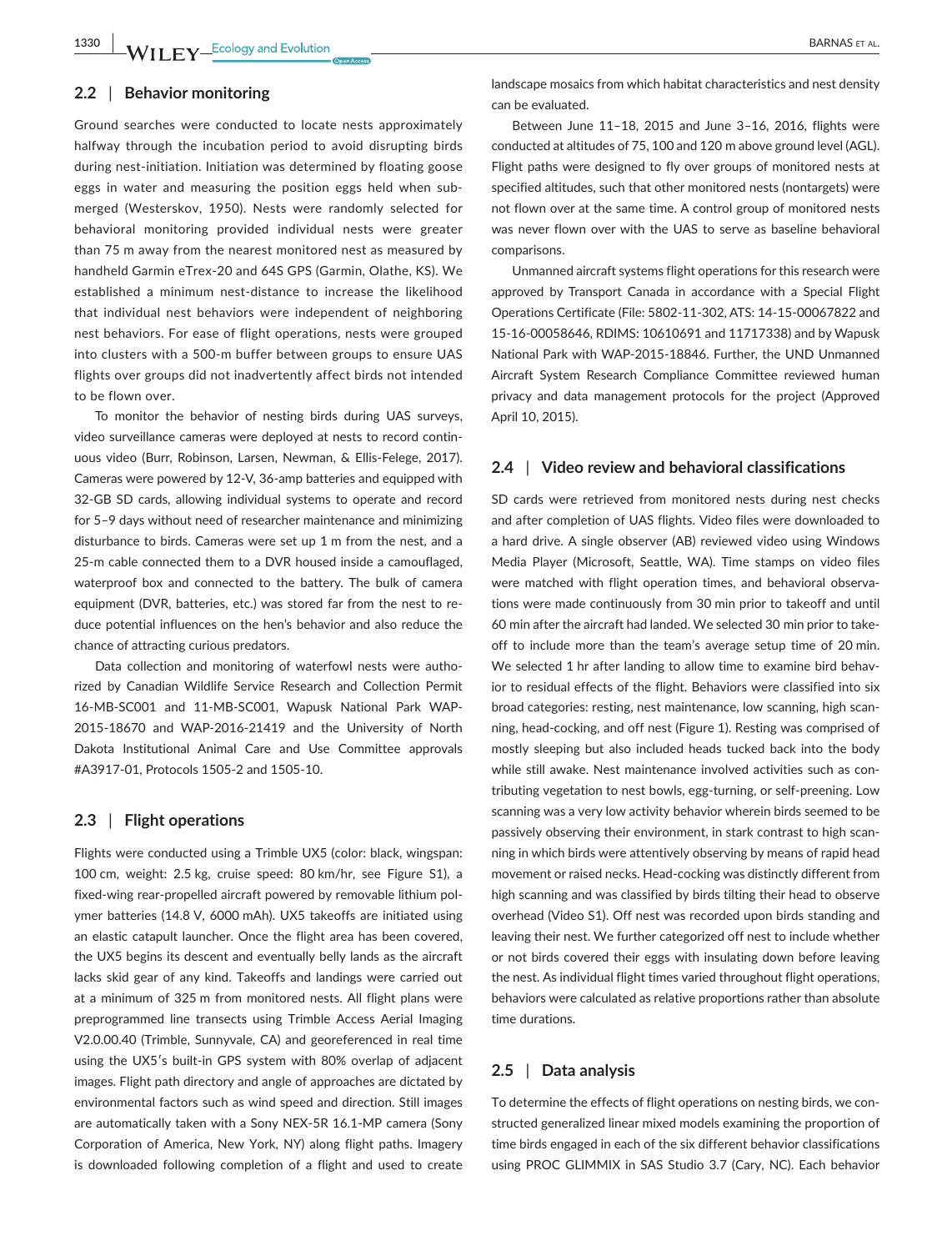

FIGURE 1 Behavioral classifications for nesting waterfowl (LSGO pictured above). (a) Resting, (b) Low Scan, (c) Nest Maintenance, (d) High Scan, (e) Head Cock, (f) Off Nest

was analyzed as a separate response to test for effects of factors on specific components of behavior. To facilitate the use of linear models, we logit transformed (log(y/[1-y])) our proportion data which is bounded between 0 and 1 (Warton & Hui, 2011). To ensure logittransformed data did not contain any undefined values, we used an empirical logit transformation by adding or subtracting a small value (0.0001) to proportion values of 0 or 1, respectively (Iles, Salguero-Gómez, Adler, & Koons, 2016; Peterson, Rockwell, Witte, & Koons, 2013). To avoid model dredging and allow comparison of a restricted number of models, we selected factors of interest and relevant possible interactions prior to statistical analyses (Burnham & Anderson, 2002; Zuur, Ieno, & Elphick, 2010).

As we were first interested in whether UAS flights played any role in bird behaviors, we constructed candidate models [Equation (1)] with the fixed effects *day* of flight operation (categorical with two levels: flight or no-flight), treatment *group* (categorical with two levels: surveyed birds and control birds with no flights overhead), and the interaction term *day* × *group*. To incorporate dependency among observations in the same nest and period of observation, we used *nest\_id* and *flight\_id* as random effects with an autoregressive covariance structure to account for decay in correlation with increased distance and time between observations (Barnett, Koper, Dobson, Schmiegelow, & Manseau, 2010).

Response*ijk* ∼Gaussian(μ*ijk*)

E(Response*ijk*)= μ*ijk*

Logit( $\mu_{ijk}$ ) = Day<sub>iik</sub> + Group<sub>iik</sub> + Day<sub>iik</sub> × Group<sub>iik</sub> + Nest<sub>i</sub> + Flight<sub>i</sub>

$$
Nesti ~ Gaussian(0, \sigma2)
$$
  
Flight<sub>j</sub> ~ Gaussian(0,  $\sigma2$ ) (1)

A separate set of models was then constructed to examine which factors within UAS flight operations influence bird behavior on flight days only [Equation (2)]. Fixed effects were treatment *group* (categorical with two levels: surveyed birds and control birds with no flights overhead), flight *altitude* (categorical with four levels: 75, 100, 120 m above group, and a 0 category for control birds), and *launch distance* (Euclidean distance of individual nest to UAS launch site, range 325–2,100 m). Also included was the categorical fixed effect of *period* within flight operation with three levels: 30 min before UAS launch (Pre), the duration of the flight (Air), and 60 min postlanding (Post). We included the interaction terms *group* × *period* as we felt it was import to examine how behaviors between groups vary depending on whether the aircraft was in the air or not. For both model sets, we were unable to include predator presence as a covariate due to our long distances from focal nests. As with our previous models, *nest\_id* and *flight\_id* were included as random effects with an autoregressive covariance structure.

Response*ijk* ∼Gaussian(μ*ijk*)

E(Response*ijk*)= μ*ijk*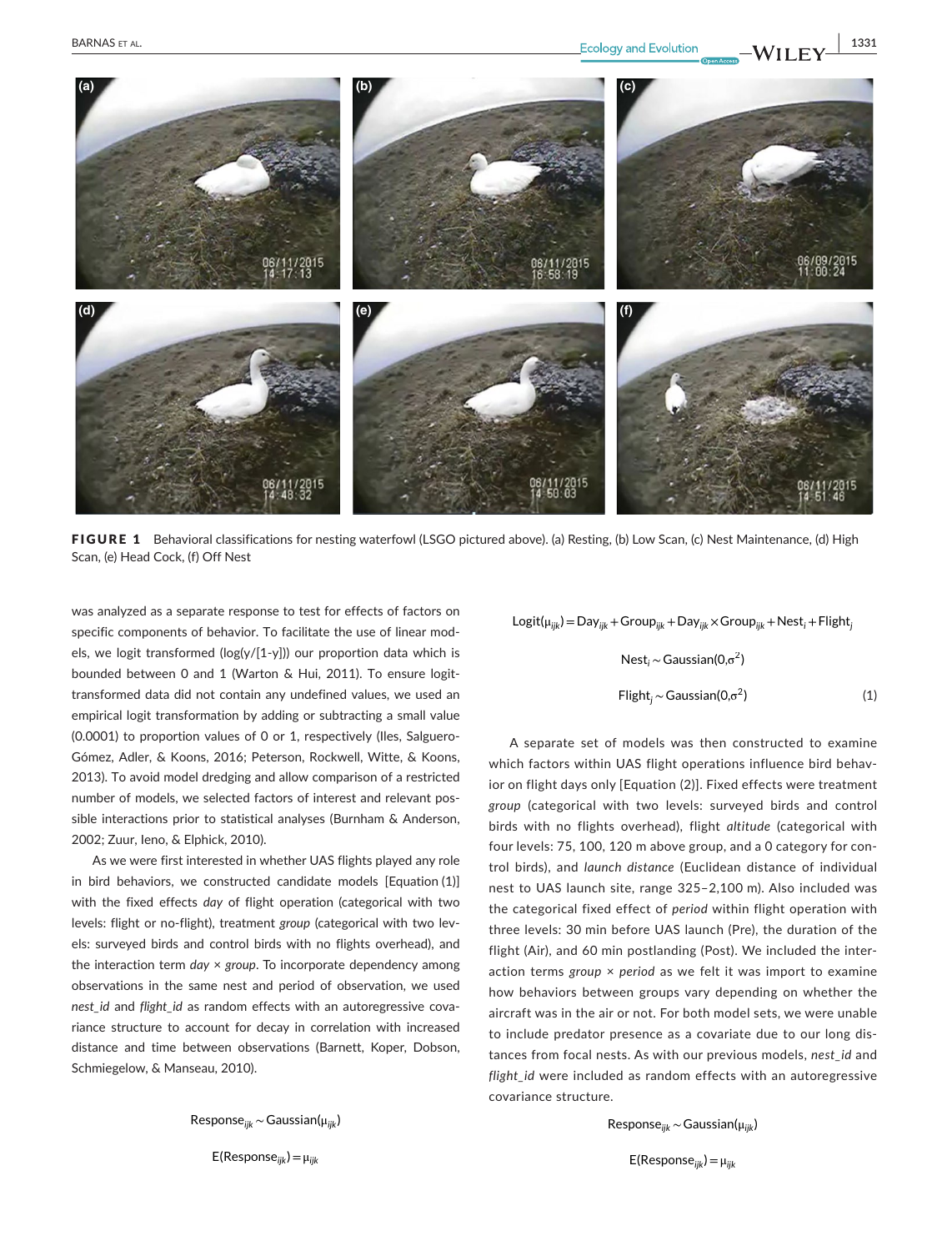+Nest*<sup>i</sup>* +Flight*<sup>j</sup>*

$$
Nest_i \sim Gaussian(0, \sigma^2)
$$
  
\n
$$
Flight_i \sim Gaussian(0, \sigma^2)
$$
 (2)

In all models, Response*ijk* is the *k*th observation at Nest*<sup>i</sup>* (*i* = 1…25) and Flight*<sup>j</sup>* (*j* = 1…13). Individuals in treatment *group* were only included in the control group if they had never been flown over with the UAS. For all model sets, we included a null model that included the intercept and random effects only. Models were evaluated using Akaike Information Criterion (AICc) for small sample sizes (Akaike, 1973; Burnham & Anderson, 2002). Model assumptions were assessed by visually examining probability plots of the residuals for global models of each response behavior (Burnam et al., 2012; Suraci, Clinchy, Dill, Roberts, & Zanette, 2016). Because linear models are relatively robust to nonnormality, visual inspections are a good method to assess whether a candidate set of models adequately describes the variability of data (Raudenbush & Bryk, 2002; Zuur et al., 2010). We assessed model fit by examining the deviance of candidate models in comparison with null deviance. For top models, we back-transformed estimates and 95% confidence limits to the original data scale for presentation (Jørgensen & Pedersen, 1998; Vander Yacht et al., 2016).

## **3** | **RESULTS**

We conducted 26 LSGO flights in 2015 and 2016 and deployed cameras for behavioral observations at 32 LSGO nests. Not all flights and nests were included in the analyses due to logistic or technical difficulties (e.g., nest predation, nest-camera failures). Of the birds flown over, we collected behavioral data for 18 LSGO from 13 flights. Control data were collected from 7 LSGO nests. Average UAS flight duration was 32 min (range: 13–42 min).

## **3.1** | **Effect of UAS flight presence**

Our best model (lowest AICc score) for all behaviors was the interactive model of *day* × *group* (Table 1). For all behavioral responses, the top model possessed >65% AICc weight, and the second best model had a minimum ∆AICc >2.0 (see Appendix S1). Visual inspection of the global model residuals did not reveal substantial deviations from normality, which is expected as a result of the logittransformed data (Appendix S1). We back-transformed estimates of behavior proportions and 95% confidence limits (Figure 2) for each behavior. In control birds, sleeping decreased on days of UAS flight operations while all other behaviors increased. For birds in the UAS treatment group, sleeping and low scanning decreased on flight days, while nest maintenance, high scanning, head-cocking, and off-nest behaviors increased (Figure 2). In all cases of LSGO leaving the nest during observation periods, birds covered their nest with insulating down.

## **3.2** | **Effect of factors within UAS flight operations**

The top two models for all behaviors were either the model of *altitude* + *period* or the interactive model *group* × *period*. Nest maintenance, high scanning, and head-cocking had high support for their top model *group* × *period*, with weights of 0.85, 0.75, and 0.92, respectively (see Appendix S2). Resting, low scanning, and off nest had low ∆AICc and similar weights between the two top models, indicating that similar amounts of variation are explained by both models (Burnham & Anderson, 2002). Because the covariate *altitude* had a built-in group component (0-m altitude for birds not flown over [controls]), this suggests that treatment group plays some role in both top models, as does *period*. For simplicity, we report results for *group* × *period* as the best model for explaining behavioral responses on flight days (Table 2).

Resting and nest maintenance behaviors decreased in both groups once the aircraft was in the air (Table 3). In the control groups low and high scanning decreased during the Air period, but increased during the Post period. In the UAS group, scanning behaviors increased throughout flight operations. For both the control and the UAS group, head-cocking

TABLE 1 Beta estimates from top model (*day × group*) for the proportion of time<sup>a</sup> spent on behaviors of nesting LSGO relative to whether or not a UAS survey flight occurred (*day* where UAS = birds flown over, CTRL = birds not flown over) and treatment (*group*). Estimates obtained from 67 observations at 25 nests across 13 UAS flights

| <b>Behavior</b>  | W     | Intercept $\beta \pm SE$ | $UAS \times Day$ before <sup>b</sup><br>$\beta \pm SE$ | UAS $\times$ Flight day <sup>b</sup><br>$\beta \pm SE$ | $CTRL \times Flight$<br>$day^b \beta \pm SE$ |
|------------------|-------|--------------------------|--------------------------------------------------------|--------------------------------------------------------|----------------------------------------------|
| Resting          | 0.721 | $1.2817 \pm 1.2308$      | $-2.9303 \pm 1.4037$                                   | $-4.0790 \pm 1.4037$                                   | $-1.2454 + 0.9626$                           |
| Nest Maintenance | 0.798 | $-2.6915 \pm 0.4102$     | $-0.2941 \pm 0.4762$                                   | $0.9673 \pm 0.4762$                                    | $0.1821 \pm 0.5213$                          |
| Low Scan         | 0.651 | $-3.5310 \pm 0.8857$     | $2.2476 \pm 1.0566$                                    | $2.2148 \pm 1.0566$                                    | $0.6231 \pm 0.9838$                          |
| High Scan        | 0.683 | $-5.2956 \pm 1.3980$     | $0.8755 \pm 1.2612$                                    | $1.6563 \pm 1.2612$                                    | $1.1973 \pm 1.1458$                          |
| Head-Cock        | 0.854 | $-8.5943 \pm 0.7616$     | $0.1109 \pm 0.8842$                                    | $3.5994 \pm 0.8842$                                    | $1.9785 \pm 0.9680$                          |
| Off Nest         | 0.786 | $-5.9746 \pm 2.1128$     | $-1.4177 \pm 1.4067$                                   | $1.1342 \pm 1.4067$                                    | $1.5029 \pm 1.4014$                          |

<sup>a</sup>Note β and *SE* estimates remain on logit-transformed scale.

 $^{\rm b}$ Baseline comparisons are to the control group of birds the day before flight operation.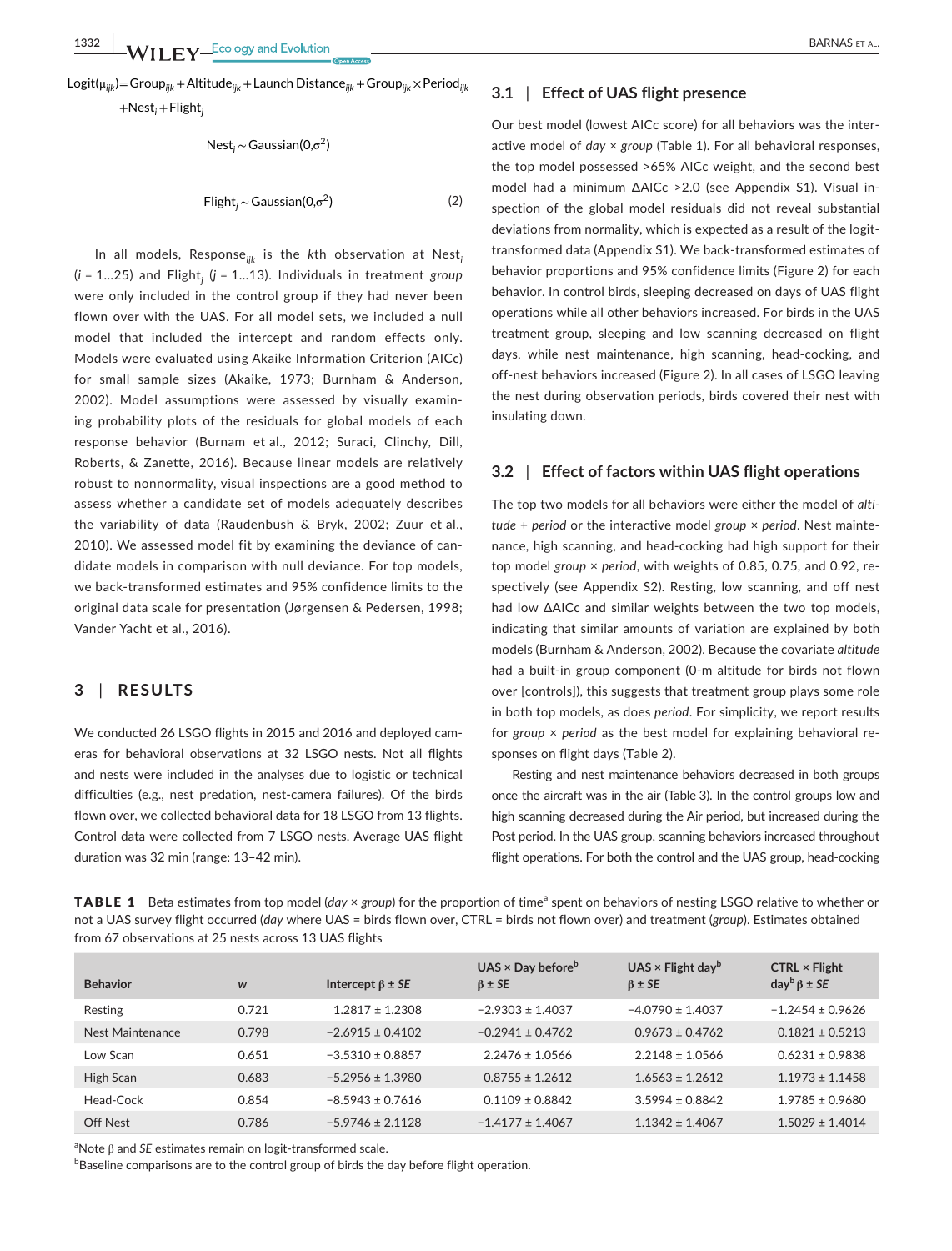

FIGURE 2 Back-transformed estimates and 95% confidence intervals of proportion of time LSGO spent on individual behaviors within treatment groups (Control vs. UAS) and between days (Before vs. Flight). Behavioral data from 67 observations at 25 nests across 13 UAS flights

increased while the aircraft was in the air, although this increase was greater in the UAS group. Mean estimates for head-cocking in control birds increased from 0.0001 to 0.0012 when the aircraft launched, while birds flown over increased from 0.0003 to 0.0056, suggesting that birds were engaging in increased overhead vigilance regardless if the UAS was directly overhead. The amount of time birds spent off nest increased in the postflight period for both groups, again this increase was greater in the UAS group. Large confidence intervals around estimates suggest high variability in individual behavioral response.

Distance between the nest and launch site ranged from 325 to 2,100 m, and we suspected launch distances would influence behaviors. However, we did not find this to be an important predictor of behaviors as *launch distance* was the least supported model for all behaviors (Appendix S2). Model deviances are reported in Appendices S1 and S2.

# **4** | **DISCUSSION**

Our study addressed key weaknesses of previous work by quantifying behavioral observations of a waterfowl species using replication and controls. Here, we also included baseline observations to demonstrate changes in behavior, a metric lacking in previous studies (Rümmler et al., 2015; Vas et al., 2015). Our results demonstrate there is a quantifiable change in behavior of nesting waterfowl during UAS surveys compared to nonsurvey days. However, we acknowledge there was considerable variation in responses between individual birds, and as such results should be interpreted with caution. On days with surveys, birds in both groups spent less time resting at the nest and were more likely to participate in active behaviors suggesting higher levels of alertness. Previous studies have shown anthropogenic disturbances reduce time spent feeding by geese, resulting in a net loss of energetic intake (Bélanger & Bédard, 1990; Owens, 1977). Several species of geese have been shown to lose 11.4–27.1% of their body mass by the end of incubation. Additional energetic losses through reduced feeding or increased activity at the nest have the potential to reduce reproductive fitness and should be avoided if possible. Our results suggest that the increased activity during UAS surveys could result in changes in energetics and should be a focus of future research and consideration.

Arctic nesting geese heavily invest in nest attendance by spending greater than 90% of their time on the nest during incubation (Reed, Hughes, & Gauthier, 1995; Thompson & Raveling, 1987). Here, we documented slightly increased time spent off nest on days with UAS surveys, which puts LSGO nests at risk of predation by arctic foxes *Vulpes lagopus* and aerial predators (Samelius & Alisauskas, 2001). Although again, off-nest responses were highly variable. We did not observe any predation events during any observation periods, and in all off-nest events, birds covered their eggs with insulating down before leaving the nest. Although aerial predators are frequently spotted in our field site, we were unable to account for predator presence near nests in this study due to the limited field of view for nest cameras to focus on individual behavior. It is possible that increased disturbance by UAS has the indirect effect of increasing an individual's vigilance, reducing the ability of predators to ambush nesting hens, although future analyses would be required to determine the long-term effects of UAS surveys on nest success. In contrast, investigator disturbance by researchers on the ground significantly increases the risk of nest attack in a greater snow goose colony (Bêty & Gauthier, 2001). When birds flushed off nest because of researchers, only 32–47% of birds covered their eggs with nest material, leaving the nest exposed (Bêty & Gauthier, 2001).

During UAS flights, the period of flight operations when the aircraft was flying accompanied increased levels of head-cocking, indicating birds were noticing the aircraft as it surveyed. Similar aerial vigilance behaviors have been noted in Antarctic birds surveyed with a microcopter UAS (Rümmler et al., 2015; Weimerskirch et al., 2017) and several species of waterfowl surveyed with various UAS models (McEvoy et al., 2016). However, the increased aerial vigilance was observed in both the UAS and control treatment groups suggesting that either (1) birds were visually aware of the aircraft at >500 m lateral distance or (2) birds were responding to an auditory disturbance produced by the aircraft. While the indication that birds are aware of the aircraft, the biological relevancy of this behavior is likely minimal because the highest estimate of head-cocking accounted for less than 2% of the observation period. The small proportion of time is likely due to the ephemeral nature of head-cocking events (Video S1), although we feel it is a strong indication of birds being able to detect the unmanned aircraft. Discerning between visual and auditory disturbance of UAS surveys is difficult and future work should address this; however, we suspect the geese are detecting the sound of the aircraft and then searching for the source of the sound.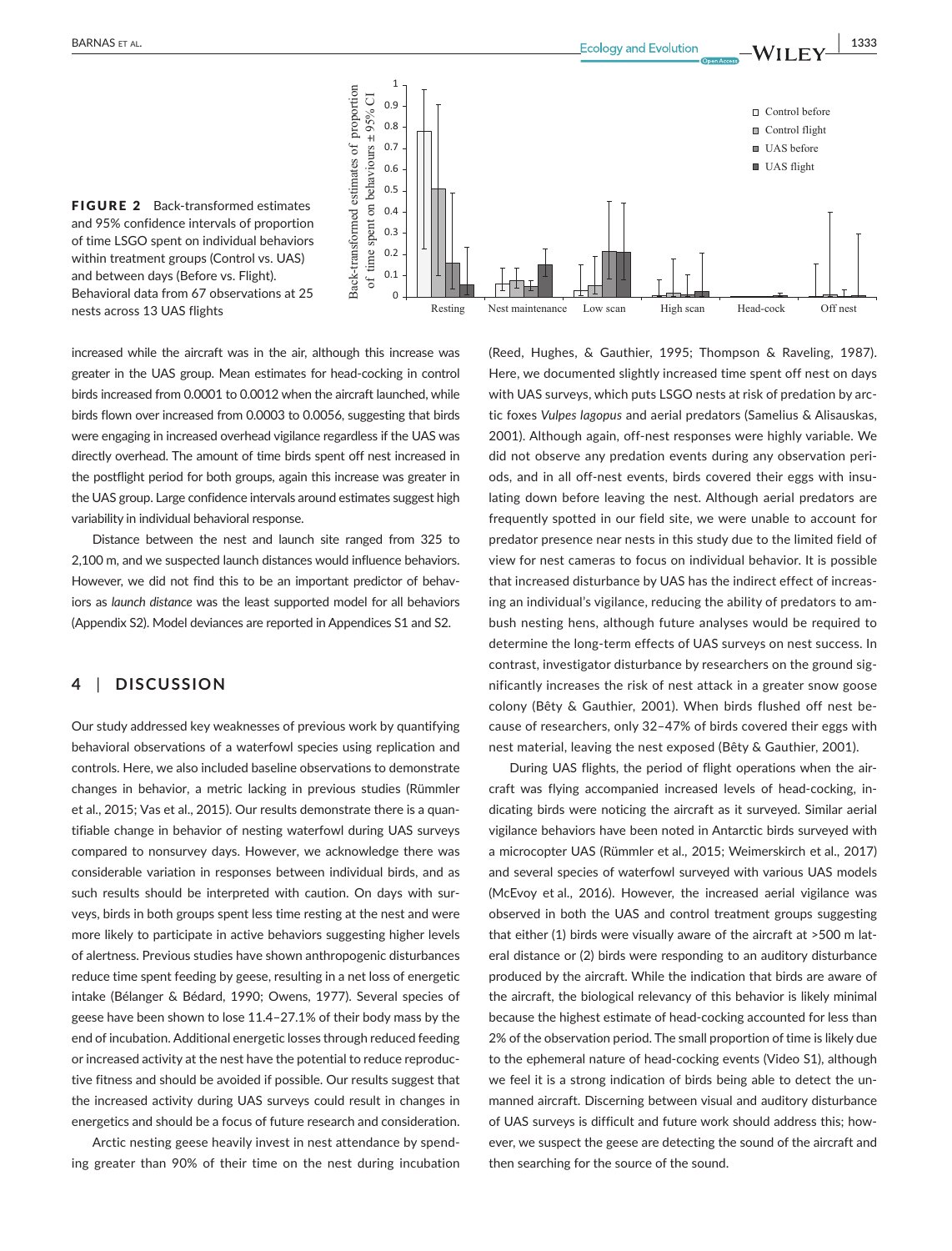|                  |       | $\sin(45\,$ flown over, CTRL = birds not flown over) and flight operation period where (PRE = 30 min before launch, AIR = the period in which the UAS was airborne, and POST = 1 hr after landing).<br>Estimates obtained from 114 observations at 25 nests across 13 UAS flights |                                             |                                                |                                 |                                   |                                    |
|------------------|-------|-----------------------------------------------------------------------------------------------------------------------------------------------------------------------------------------------------------------------------------------------------------------------------------|---------------------------------------------|------------------------------------------------|---------------------------------|-----------------------------------|------------------------------------|
| <b>Behavior</b>  |       | Intercept $\beta \pm 5E$                                                                                                                                                                                                                                                          | CTRL $\times$ AIR <sup>b</sup> $\beta$ ± SE | CTRL $\times$ POST <sup>D</sup> $\beta \pm 5E$ | $UAS \times PRE^b \beta \pm SE$ | $UAS \times AIR^{b} \beta \pm SE$ | $UAS \times POST^{D} \beta \pm SE$ |
| Resting          | 0.721 | $-0.6063 \pm 1.9195$                                                                                                                                                                                                                                                              | $-0.8059 \pm 1.6957$                        | $-0.8428 \pm 1.6957$                           | $-1.6995 \pm 2.0630$            | $-4.0738 \pm 2.0630$              | $-3.1931 \pm 2.0630$               |
| Nest Maintenance | 0.798 | $-4.3628 \pm 0.9116$                                                                                                                                                                                                                                                              | $-1.1186 \pm 1.2352$                        | $1.5177 \pm 1.2352$                            | $0.1261 \pm 1.0981$             | $1.2784 \pm 1.0981$               | $2.6975 \pm 1.0981$                |
| Low Scan         | 0.651 | $-4.9940 \pm 1.2461$                                                                                                                                                                                                                                                              | $-1.0968 \pm 1.0964$                        | $2.2643 \pm 1.0964$                            | $1.5884 \pm 1.3376$             | $2.2023 \pm 1.3376$               | $4.0999 \pm 1.3376$                |
| <b>High Scan</b> | 0.683 | $-5.9157 \pm 1.2153$                                                                                                                                                                                                                                                              | $-0.6418 \pm 0.9291$                        | $1.5720 \pm 0.9291$                            | $0.1849 \pm 1.2308$             | $1.4040 \pm 1.2308$               | $1.4409 \pm 1.2308$                |
| Head-Cock        | 0.854 | $8.9180 \pm 0.7296$                                                                                                                                                                                                                                                               | $2.1538 \pm 1.0318$                         | $1.3113 \pm 1.0318$                            | $0.8319 \pm 0.8995$             | $3.7308 \pm 0.8995$               | $0.5481 \pm 0.8995$                |

TABLE 2

**TABLE 2** 

Estimates from the model (*group* × *period*) for the proportion of timea spent on behaviors of nesting LSGO during UAS survey flight days relative to treatment *group* where (UAS =

Estimates from the model (group × period) for the proportion of time<sup>a</sup> spent on behaviors of nesting LSGO during UAS survey flight days relative to treatment group where (UAS

aNote β and *SE* estimates remain on logit-transformed scale. Note B and SE estimates remain on logit-transformed scale

Off Nest 0.786 −6.3329 ± 1.5767 −0.4442 ± 1.4328 0.9327 ± 1.4328 −2.0708 ± 1.6124 −0.8054 ± 1.6124 0.7456 ± 1.6124

 $-0.4442 \pm 1.4328$ 

 $-6.3329 \pm 1.5767$ 

0.786

**Off Nest** 

 $0.9327 \pm 1.4328$ 

 $0.7456 \pm 1.6124$ 

 $-0.8054 \pm 1.6124$ 

 $-2.0708 \pm 1.6124$ 

bBaseline comparisons are to the control group of birds during the period before the aircraft is in the air (CTRL × PRE).Baseline comparisons are to the control group of birds during the period before the aircraft is in the air (CTRL  $\times$  PRE)

Differences in size and wing profiles of different fixed-wing UASs can influence the behavioral responses of waterfowl (McEvoy et al., 2016; Mulero-Pázmány et al., 2017). Our small unmanned fixedwinged aircraft may resemble the silhouette of raptor species, leading to a higher perceived threat to bird species that are typical prey of rap tors, thus leading to potential disturbance issues (McEvoy et al., 2016). Future experimentation with shapes resembling common raptors and nonpredatory birds should be planned to further inform the design of low-disturbance aircraft. Using rotary wing, UAS may decrease the likelihood of these predator resemblance responses, although such aircraft are accompanied with higher dB output and shorter battery endurance for flight operations (McEvoy et al., 2016). Increased dB levels have been shown to elicit increased disturbance and alert be haviors in sea birds (Brown, 1990) and nesting osprey (Trimper et al., 1998), although small UAS operations conducted higher than 100 m AGL have reduced impacts from noise disturbance (Mulero-Pázmány et al., 2017). For our future purposes of estimating nesting LSGO den sities, rotary-wing quadcopters are likely unable to cover the large areas given the limited endurance of these platforms.

Launch distance (and thus direct influence of human operators) was not in our top models influencing behavior as expected, although most launch distances were substantially farther than previous behav ioral studies which were often within 100 m from the study organisms (Junda et al., 2016; Rümmler et al., 2015; Vas et al., 2015). Several observations of LSGO near the launch site (<50 m) indicated that in dividuals were more alert to our presence upon arrival though quickly habituated. Thus, our launch distance limited inference on human ac tivity near the nests, but may be an important consideration in future UAS protocols aimed at being less invasive.

Our study found survey altitude alone to be a poor predictor of be havioral changes, contrary to previous studies which generally found increased responses with lower survey altitude (Rümmler et al., 2015; Vas et al., 2015). However, our lowest flight altitude was greater than the highest altitude presented in these previous studies, likely ren dering differences in our survey altitudes to be negligible for nesting birds. There likely exists a threshold altitude where wildlife responds proportionately to any decreases in UAS survey altitude, although we did not find such any such threshold. Thus, we suggest using UAS sen sors that enable users to fly at least 75 m AGL to further reduce the risk of impacting species of interest while maintaining sufficient data quality. Understanding data resolution needs and selecting an appro priate sensor to meet those needs at specific altitudes during planning will be an important survey design consideration to minimize wildlife disturbances.

Although it is clear that UAS surveys result in some minimal changes in waterfowl behavior, this should not dissuade the use of these novel technologies for ecological applications surrounding wa terfowl and other wildlife. Results from this study demonstrate that UAS offer a relatively low-impact survey method for surveying nest ing waterfowl. The diversity of UAS models currently available makes generalizations on behavioral impacts difficult. We caution that re searchers should design UAS studies with the knowledge that some disturbance is likely to occur and make efforts to minimize it. Further,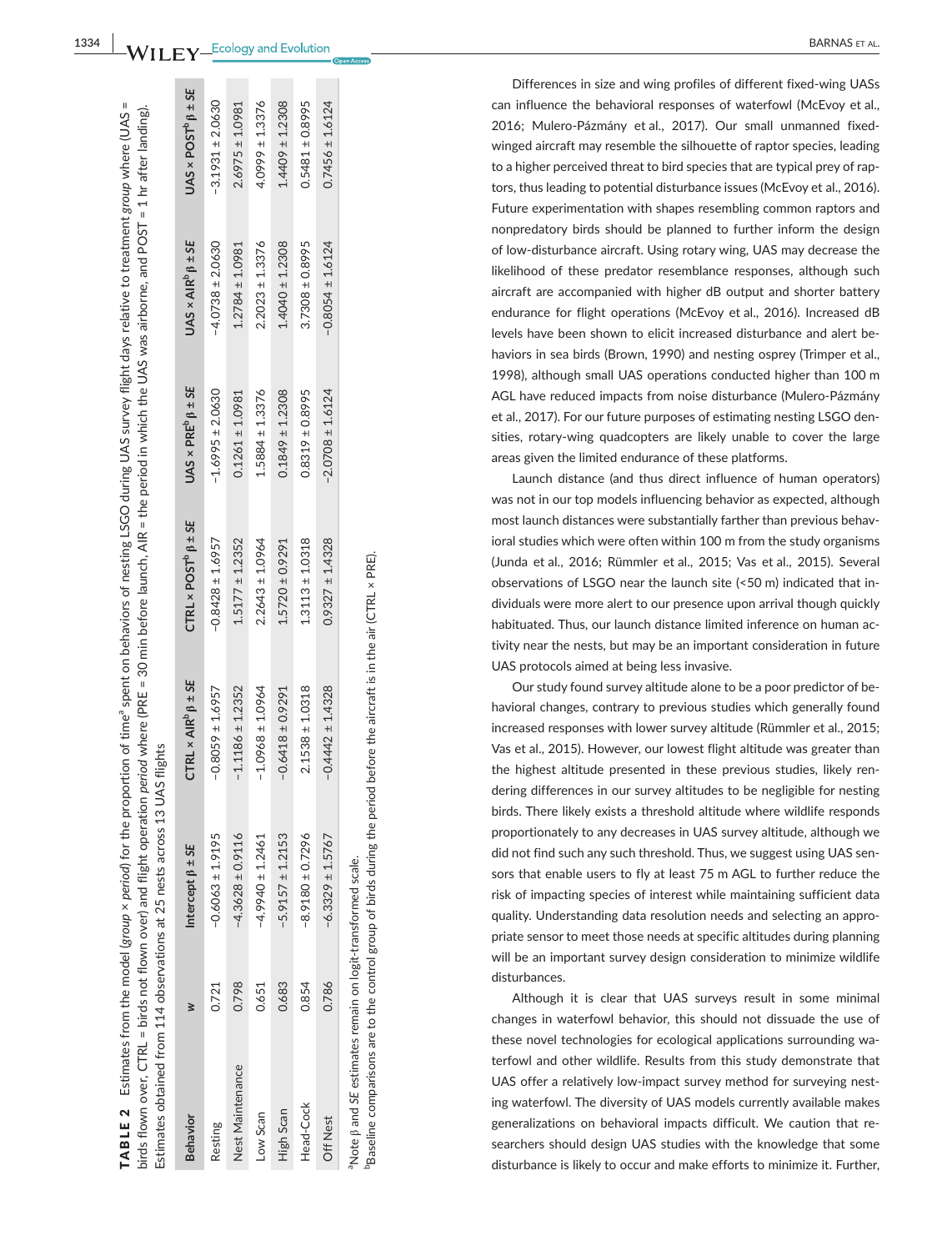|                  | TABLE 3 Back-transformed estimates and 95% confidence intervals from the model (group × period) for the proportion of time spent on behaviors of nesting LSGO during UAS survey flight<br>days relative to treatment group, and flight operation <i>period</i> . Estimates obtained from 114 observations at 25 nests across 13 UAS flights |                         |                         |                         |                         |                         |
|------------------|---------------------------------------------------------------------------------------------------------------------------------------------------------------------------------------------------------------------------------------------------------------------------------------------------------------------------------------------|-------------------------|-------------------------|-------------------------|-------------------------|-------------------------|
| <b>Behavior</b>  | <b>CTRL × PRE</b>                                                                                                                                                                                                                                                                                                                           | <b>CTRL × AIR</b>       | CTRL × POST             | UAS × PRE               | UAS × AIR               | UAS × POST              |
| Resting          |                                                                                                                                                                                                                                                                                                                                             |                         |                         |                         |                         |                         |
| ᅼ                | 0.3529                                                                                                                                                                                                                                                                                                                                      | 0.1959                  | 0.1901                  | 0.0906                  | 0.0092                  | 0.0219                  |
| 95% CI           | $0.0118 < \mu < 0.9614$                                                                                                                                                                                                                                                                                                                     | $0.0053 < \mu < 0.9176$ | $0.0051 < \mu < 0.9148$ | $0.0059 < \mu < 0.6245$ | $0.0006 < \mu < 0.1341$ | $0.0013 < \mu < 0.2719$ |
| Nest Maintenance |                                                                                                                                                                                                                                                                                                                                             |                         |                         |                         |                         |                         |
| ᆋ                | 0.0126                                                                                                                                                                                                                                                                                                                                      | 0.0041                  | 0.0549                  | 0.0142                  | 0.0438                  | 0.1591                  |
| 95% CI           | $0.0021 < \mu < 0.0726$                                                                                                                                                                                                                                                                                                                     | $0.0007 < \mu < 0.0249$ | $0.0094 < \mu < 0.2631$ | $0.0038 < \mu < 0.0517$ | $0.0120 < \mu < 0.1473$ | $0.0477 < \mu < 0.4166$ |
| Low Scan         |                                                                                                                                                                                                                                                                                                                                             |                         |                         |                         |                         |                         |
| ±                | 0.0067                                                                                                                                                                                                                                                                                                                                      | 0.0023                  | 0.0612                  | 0.0321                  | 0.0578                  | 0.2903                  |
| 95% CI           | $0.0006 < \mu < 0.0750$                                                                                                                                                                                                                                                                                                                     | $0.0002 < \mu < 0.0264$ | $0.0054 < \mu < 0.4382$ | $0.0053 < \mu < 0.1712$ | $0.0098 < \mu < 0.2762$ | $0.0616 < \mu < 0.7179$ |
| High Scan        |                                                                                                                                                                                                                                                                                                                                             |                         |                         |                         |                         |                         |
| ᆋ                | 0.0027                                                                                                                                                                                                                                                                                                                                      | 0.0014                  | 0.0128                  | 0.0032                  | 0.0109                  | 0.0113                  |
| 95% CI           | $0.0002 < \mu < 0.0294$                                                                                                                                                                                                                                                                                                                     | $0.0001 < \mu < 0.0157$ | $0.0012 < \mu < 0.1274$ | $0.0005 < \mu < 0.0202$ | $0.0017 < \mu < 0.0652$ | $0.0018 < \mu < 0.0675$ |
| Head-Cock        |                                                                                                                                                                                                                                                                                                                                             |                         |                         |                         |                         |                         |
| $\equiv$         | 0.0001                                                                                                                                                                                                                                                                                                                                      | 0.0012                  | 0.0005                  | 0.0003                  | 0.0056                  | 0.0002                  |
| 95% CI           | $0.0000 < \mu < 0.0006$                                                                                                                                                                                                                                                                                                                     | $0.0003 < \mu < 0.0049$ | $0.0001 < \mu < 0.0021$ | $0.0001 < \mu < 0.0009$ | $0.0020 < \mu < 0.0157$ | $0.0001 < \mu < 0.0007$ |
| Off Nest         |                                                                                                                                                                                                                                                                                                                                             |                         |                         |                         |                         |                         |
| ℶ                | 0.0018                                                                                                                                                                                                                                                                                                                                      | 0.0011                  | 0.0045                  | 0.0002                  | 0.0008                  | 0.0037                  |
| 95% CI           | $0.0001 < \mu < 0.0394$                                                                                                                                                                                                                                                                                                                     | $0.0000 < \mu < 0.0256$ | $0.0002 < \mu < 0.0944$ | $0.0000 < \mu < 0.0026$ | $0.0001 < \mu < 0.0093$ | $0.0003 < \mu < 0.0422$ |
|                  |                                                                                                                                                                                                                                                                                                                                             |                         |                         |                         |                         |                         |

**WILEY**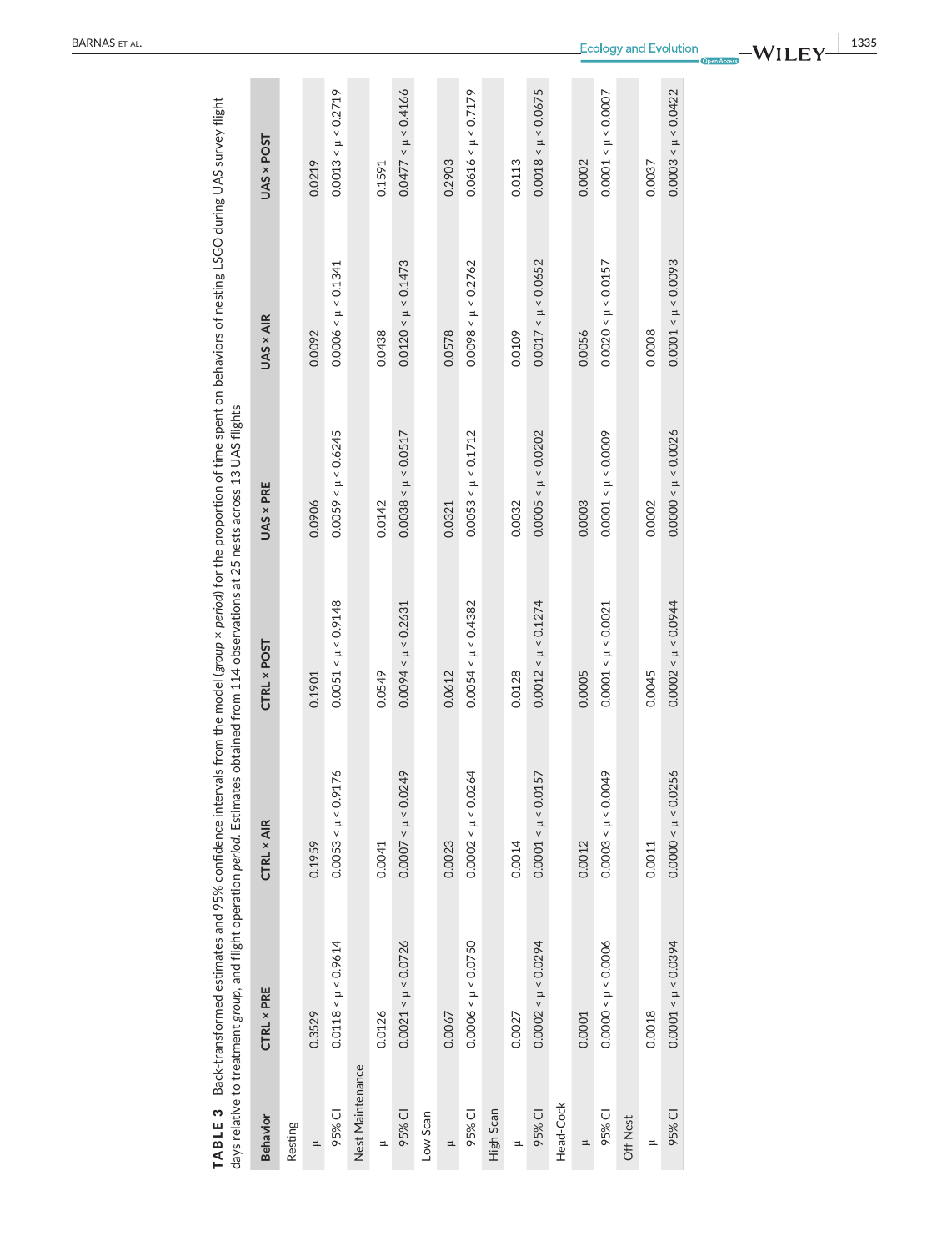**1336 WII FY** Ecology and Evolution **and Experiment Construction** BARNAS ET AL.

it should be noted that different aircraft models and flight designs will be needed to fit species-specific data needs and that some aircraft may be inappropriately utilized if prior considerations for study design are not taken. It is up to individual researchers to balance the need for high-quality data with the potential for species impact. As such, *a priori* knowledge of a focal species should be taken into consideration before selection for a UAS study to avoid potential negative impacts.

Future research is needed to determine whether any such disturbance is a result of visual or auditory stimuli, and how development of UAS for wildlife research should proceed. Direct comparisons of disturbance between UAS and ground-based surveys are needed, but any future studies should be designed to match actual survey protocols that would be used for data collection, rather than methods that would not be reproduced as a part of standard UAS use. However, as UAS technology and practices are still developing, potential users should cautiously consider the appropriate aircraft and flight design to meet data needs before adopting these tools.

## **ACKNOWLEDGMENTS**

Funding was generously provided by National Science Foundation/ North Dakota EPSCoR (#IIA-1355466, Project UND0019972), Wapusk National Park, Arctic Goose Joint Venture, the Central and Mississippi Flyway Councils, North Dakota View Scholarship, UND College of Arts and Sciences, UND Biology Department. Permissions and in-kind assistance were provided by Parks Canada, Wapusk National Park Management Board, and the community of Churchill, Manitoba, Canada. We are especially grateful for flight coordination and cooperation from Hudson Bay Helicopters. We thank Brian Darby and David Iles for comments on earlier drafts of this manuscript and statistical advice.

#### **DATA ACCESSIBILITY**

Data available upon request and will be submitted to Dryad at publication.

#### **CONFLICT OF INTEREST**

None declared.

### **AUTHOR CONTRIBUTIONS**

Experimental design was conceived by A. Barnas, R. Newman, M. Corcoran., R. Rockwell., and S. Ellis-Felege; data analysis and writing were conducted by A. Barnas and S. Ellis-Felege; all authors contributed with field logistics, data acquisition, and editing of this manuscript. All authors gave final approval for publication.

## **ORCID**

*Andrew Barna[s](http://orcid.org/0000-0003-0990-4666)* <http://orcid.org/0000-0003-0990-4666> *Christopher J. Felege* <http://orcid.org/0000-0001-7975-219X> *Samuel D. Hervey* <http://orcid.org/0000-0003-3496-6957> *Tanner J. Stechmann* <http://orcid.org/0000-0001-5767-0222> *Robert F. Rockwell* <http://orcid.org/0000-0001-9394-8623> *Susan N. Ellis-Felege* <http://orcid.org/0000-0002-4534-0055>

#### **REFERENCES**

- Akaike, H. (1973). Information theory as an extension of the maximum likelihood principle. In B. N. Petrov, & F. Csaki (Eds.), *Second International Symposium on Information Theory* (pp. 267–281). Budapest, Hungary: Akademiai Kiado.
- Anderson, K., & Gaston, K. J. (2013). Lightweight unmanned aerial vehicles will revolutionize spatial ecology. *Frontiers in Ecology and the Environment*, *11*, 138–146.<https://doi.org/10.1890/120150>
- Barnett, A. G., Koper, N., Dobson, A. J., Schmiegelow, F., & Manseau, M. (2010). Using information criteria to select the correct variance–covariance structure for longitudinal data in ecology. *Methods in Ecology and Evolution*, *1*, 15–24.<https://doi.org/10.1111/j.2041-210X.2009.00009.x>
- Bélanger, L., & Bédard, J. (1990). Energetic cost of man-induced disturbance to staging snow geese. *Journal of Wildlife Management*, *54*, 36– 41. <https://doi.org/10.2307/3808897>
- Bêty, J., & Gauthier, G. (2001). Effects of nest visits on predator activity and predation rate in a greater snow goose colony. *Journal of Field Ornithology*, *72*, 573–586. <https://doi.org/10.1648/0273-8570-72.4.573>
- Borrelle, S., & Fletcher, A. (2017). Will drones reduce investigator disturbance to surface-nesting seabirds? *Marine Ornithology*, *45*, 89–94.
- Brooke, S., Graham, D., Jacobs, T., Littnan, C., Manuel, M., & O'Conner, R. (2015). Testing marine conservation applications of unmanned aerial systems (UAS) in a remote marine protected area. *Journal of Unmanned Vehicle Systems*, *3*, 237–251. [https://doi.org/10.1139/](https://doi.org/10.1139/juvs-2015-0011) [juvs-2015-0011](https://doi.org/10.1139/juvs-2015-0011)
- Brown, A. (1990). Measuring the effect of aircraft noise on sea birds. *Environment International*, *16*, 587–592. [https://doi.](https://doi.org/10.1016/0160-4120(90)90029-6) [org/10.1016/0160-4120\(90\)90029-6](https://doi.org/10.1016/0160-4120(90)90029-6)
- Burnam, J. S., Turner, G., Ellis-Felege, S. N., Palmer, W. E., Sisson, D. C., & Carroll, J. P. (2012). Patterns of incubation behavior in Northern Bobwhites. In C. A. Ribic, F. R. Thompson III, & P. J. Pietz (Eds.), *Video Surveillance of Nesting Birds* (pp. 77–88). Berkeley, CA: University of California Press. [https://doi.](https://doi.org/10.1525/california/9780520273139.001.0001) [org/10.1525/california/9780520273139.001.0001](https://doi.org/10.1525/california/9780520273139.001.0001)
- Burnham, K. P., & Anderson, D. R. (2002). *Model selection and multimodel inference: A practical information-theoretic approach*, 2nd ed. New York, USA: Springer.
- Burr, P. C., Robinson, A. C., Larsen, R. T., Newman, R. A., & Ellis-Felege, S. N. (2017). Sharp-tailed grouse nest survival and nest predator habitat use in North Dakota's Bakken oil field. *PLoS ONE*, *12*, e0170177. [https://](https://doi.org/10.1371/journal.pone.0170177) [doi.org/10.1371/journal.pone.0170177](https://doi.org/10.1371/journal.pone.0170177)
- Chabot, D., & Bird, D. M. (2012). Evaluation of an off-the-shelf unmanned aircraft system for surveying flocks of geese. *Waterbirds*, *35*, 170–174. <https://doi.org/10.1675/063.035.0119>
- Chabot, D., & Bird, D. M. (2013). Small unmanned aircraft: Precise and convenient new tools for surveying wetlands. *Journal of Unmanned Vehicle Systems*, *1*, 15–24. <https://doi.org/10.1139/juvs-2013-0014>
- Chabot, D., & Bird, D. M. (2015). Wildlife research and management methods in the 21st century: Where do unmanned aircraft fit in? *Journal of Unmanned Vehicle Systems*, *3*, 137–155. [https://doi.org/10.1139/](https://doi.org/10.1139/juvs-2015-0021) [juvs-2015-0021](https://doi.org/10.1139/juvs-2015-0021)
- Chabot, D., Carignan, V., & Bird, D. M. (2014). Measuring habitat quality for least bitterns in a created wetland with use of a small unmanned aircraft. *Wetlands*, *34*, 527–533.<https://doi.org/10.1007/s13157-014-0518-1>
- Chabot, D., Craik, S. R., & Bird, D. M. (2015). Population census of a large common tern colony with a small unmanned aircraft. *PLoS ONE*, *10*, e0122588. <https://doi.org/10.1371/journal.pone.0122588>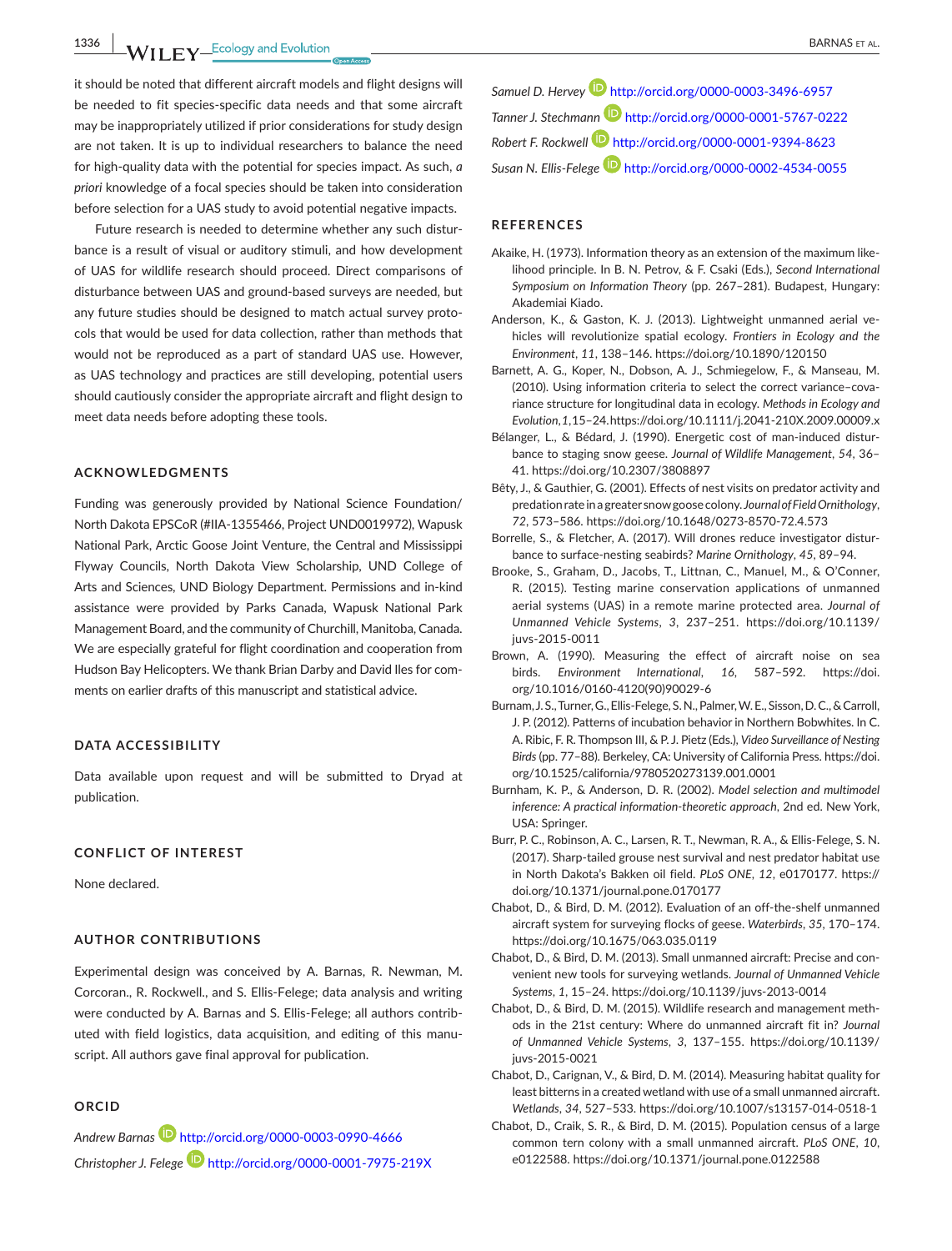- Christie, K. S., Gilbert, S. L., Brown, C. L., Hatfield, M., & Hanson, L. (2016). Unmanned aircraft systems in wildlife research: Current and future applications of a transformative technology. *Frontiers in Ecology and the Environment*, *14*, 241–251.<https://doi.org/10.1002/fee.1281>
- Crutsinger, G. M., Short, J., & Sollenberger, R. (2016). The future of UAVs in ecology: An insider perspective from the Silicon Valley drone industry. *Journal of Unmanned Vehicle Systems*, *4*, 161–168. [https://doi.](https://doi.org/10.1139/juvs-2016-0008) [org/10.1139/juvs-2016-0008](https://doi.org/10.1139/juvs-2016-0008)
- Drever, M. C., Chabot, D., O'Hara, P. D., Thomas, J. D., Breault, A., & Millikin, R. L. (2015). Evaluation of an unmanned rotorcraft to monitor wintering waterbirds and coastal habitats in British Columbia, Canada. *Journal of Unmanned Vehicle Systems*, *3*, 256–267. [https://doi.org/10.1139/](https://doi.org/10.1139/juvs-2015-0019) [juvs-2015-0019](https://doi.org/10.1139/juvs-2015-0019)
- Dulava, S., Bean, W. T., & Richmond, O. M. (2015). Environmental reviews and case studies: Applications of unmanned aircraft systems (UAS) for waterbird surveys. *Environmental Practice*, *17*, 201–210. [https://doi.](https://doi.org/10.1017/S1466046615000186) [org/10.1017/S1466046615000186](https://doi.org/10.1017/S1466046615000186)
- Goebel, M. E., Perryman, W. L., Hinke, J. T., Krause, D. J., Hann, N. A., Gardner, S., & LeRoi, D. J. (2015). A small unmanned aerial system for estimating abundance and size of Antarctic predators. *Polar Biology*, *38*, 619–630. <https://doi.org/10.1007/s00300-014-1625-4>
- Grenzdörffer, G. (2013). UAS-based automatic bird count of a common gull colony. *International Archives of the Photogrammetry, Remote Sensing and Spatial Information Sciences*, *XL-1/W2*, 169–174. [https://doi.](https://doi.org/10.5194/isprsarchives-XL-1-W2-169-2013) [org/10.5194/isprsarchives-XL-1-W2-169-2013](https://doi.org/10.5194/isprsarchives-XL-1-W2-169-2013)
- Hanson, L., Holmquist-Johnson, C. L., & Cowardin, M. L. (2014) Evaluation of the Raven sUAS to detect and monitor greater sage-grouse leks within the Middle Park population. U.S. Geological Survey Open-File Report 2014-1205.
- Hodgson, J. C., & Koh, L. P. (2016). Best practice for minimising unmanned aerial vehicle disturbance to wildlife in biological field research. *Current Biology*, *26*, R404–R405. <https://doi.org/10.1016/j.cub.2016.04.001>
- Iles, D. T., Salguero-Gómez, R., Adler, P. B., & Koons, D. N. (2016). Linking transient dynamics and life history to biological invasion success. *Journal of Ecology*, *104*, 399–408.<https://doi.org/10.1111/1365-2745.12516>
- Jones, G. P. (2003) The feasibility of using small unmanned aerial vehicles for wildlife research. Doctoral Dissertation, University of Florida.
- Jones, G. P., Pearlstine, L. G., & Percival, H. F. (2006). An assessment of small unmanned aerial vehicles for wildlife research. *Wildlife Society Bulletin*, *34*, 750–758. [https://doi.org/10.2193/0091-7648\(2006\)34\[](https://doi.org/10.2193/0091-7648(2006)34[750:AAOSUA]2.0.CO;2) [750:AAOSUA\]2.0.CO;2](https://doi.org/10.2193/0091-7648(2006)34[750:AAOSUA]2.0.CO;2)
- Jørgensen, E., & Pedersen, A. R. (1998). *How to obtain those nasty standard errors from transformed data-and why they should not be used*. Aarhus, Denmark: Aarhus University, Det Jordbrugsvidenskabelige Fakultet Aarhus.
- Junda, J., Greene, E., & Bird, D. M. (2015). Proper flight technique for using a small rotary-winged drone aircraft to safely, quickly, and accurately survey raptor nests. *Journal of Unmanned Vehicle Systems*, *3*, 222–236. <https://doi.org/10.1139/juvs-2015-0003>
- Junda, J. H., Greene, E., Zazelenchuk, D., & Bird, D. M. (2016). Nest defense behaviour of four raptor species (osprey, bald eagle, ferruginous hawk, and red-tailed hawk) to a novel aerial intruder–a small rotary-winged drone. *Journal of Unmanned Vehicle Systems*, *4*, 217–227. [https://doi.](https://doi.org/10.1139/juvs-2016-0004) [org/10.1139/juvs-2016-0004](https://doi.org/10.1139/juvs-2016-0004)
- Kudo, H., Koshino, Y., Eto, A., Ichimura, M., & Kaeriyama, M. (2012). Costeffective accurate estimates of adult chum salmon, Oncorhynchus keta, abundance in a Japanese river using a radio-controlled helicopter. *Fisheries Research*, *119*, 94–98. <https://doi.org/10.1016/j.fishres.2011.12.010>
- McEvoy, J. F., Hall, G. P., & McDonald, P. G. (2016). Evaluation of unmanned aerial vehicle shape, flight path and camera type for waterfowl surveys: Disturbance effects and species recognition. *PeerJ*, *4*, e1831. [https://](https://doi.org/10.7717/peerj.1831) [doi.org/10.7717/peerj.1831](https://doi.org/10.7717/peerj.1831)
- Mulero-Pázmány, M., Jenni-Eiermann, S., Strebel, N., Sattler, T., Negro, J. J., & Tablado, Z. (2017). Unmanned aircraft systems as a new source of disturbance for wildlife: A systematic review. *PLoS ONE*, *12*, e0178448. <https://doi.org/10.1371/journal.pone.0178448>
- Mulero-Pázmány, M., Negro, J. J., & Ferrer, M. (2013). A low cost way for assessing bird risk hazards in power lines: Fixed-wing small unmanned aircraft systems. *Journal of Unmanned Vehicle Systems*, *2*, 5–15.
- Owens, N. (1977). Responses of wintering brent geese to human disturbance. *Wildfowl*, *28*, 10.
- Peterson, S. L., Rockwell, R. F., Witte, C. R., & Koons, D. N. (2013). The legacy of destructive Snow Goose foraging on supratidal marsh habitat in the Hudson Bay lowlands. *Arctic, Antarctic, and Alpine Research*, *45*, 575–583. <https://doi.org/10.1657/1938-4246.45.4.575>
- Potapov, E., Utekhina, I., McGrady, M., & Rimlinger, D. (2013). Usage of UAV for surveying Steller's sea eagle nests. *Raptors Conservation*, *27*, 253–260.
- Ratcliffe, N., Guihen, D., Robst, J., Crofts, S., Stanworth, A., & Enderlein, P. (2015). A protocol for the aerial survey of penguin colonies using UAVs. *Journal of Unmanned Vehicle Systems*, *3*, 95–101. [https://doi.](https://doi.org/10.1139/juvs-2015-0006) [org/10.1139/juvs-2015-0006](https://doi.org/10.1139/juvs-2015-0006)
- Raudenbush, S. W., & Bryk, A. S. (2002). *Hierarchical linear models: Applications and data analysis methods*. Sage, Thousand Oaks, California, USA.
- Reed, A., Hughes, R. J., & Gauthier, G. (1995). Incubation behavior and body mass of female greater snow geese. *Condor*, *97*, 993–1001. [https://doi.](https://doi.org/10.2307/1369538) [org/10.2307/1369538](https://doi.org/10.2307/1369538)
- Rodríguez, A., Negro, J. J., Mulero, M., Rodríguez, C., Hernández-Pliego, J., & Bustamante, J. (2012). The eye in the sky: Combined use of unmanned aerial systems and GPS data loggers for ecological research and conservation of small birds. *PLoS ONE*, *7*, e50336. [https://doi.](https://doi.org/10.1371/journal.pone.0050336) [org/10.1371/journal.pone.0050336](https://doi.org/10.1371/journal.pone.0050336)
- Rümmler, M.-C., Mustafa, O., Maercker, J., Peter, H.-U., & Esefeld, J. (2015). Measuring the influence of unmanned aerial vehicles on Adélie penguins. *Polar Biology*, *39*, 1329–1334.
- Samelius, G., & Alisauskas, R. T. (2001). Deterring Arctic fox predation: The role of parental nest attendance by lesser snow geese. *Canadian Journal of Zoology*, *79*, 861–866.<https://doi.org/10.1139/z01-048>
- Sardà-Palomera, F., Bota, G., Vinolo, C., Pallares, O., Sazatornil, V., Brotons, L., … Sarda, F. (2012). Fine-scale bird monitoring from light unmanned aircraft systems. *Ibis*, *154*, 177–183. [https://doi.](https://doi.org/10.1111/j.1474-919X.2011.01177.x) [org/10.1111/j.1474-919X.2011.01177.x](https://doi.org/10.1111/j.1474-919X.2011.01177.x)
- Smith, C. E., Sykora-Bodie, S. T., Bloodworth, B., Pack, S. M., Spradlin, T. R., & LeBoeuf, N. R. (2016). Assessment of known impacts of unmanned aerial systems (UAS) on marine mammals: Data gaps and recommendations for researchers in the United States. *Journal of Unmanned Vehicle Systems*, *4*, 31–44. [https://doi.org/10.1139/](https://doi.org/10.1139/juvs-2015-0017) [juvs-2015-0017](https://doi.org/10.1139/juvs-2015-0017)
- Suraci, J. P., Clinchy, M., Dill, L. M., Roberts, D., & Zanette, L. Y. (2016). Fear of large carnivores causes a trophic cascade. *Nature Communications*, *7*: 10698.
- Thompson, S. C., & Raveling, D. G. (1987). Incubation behavior of emperor geese compared with other geese: Interactions of predation, body size, and energetics. *The Auk*, *104*, 707–716.
- Trimper, P. G., Standen, N. M., Lye, L. M., Lemon, D., Chubbs, T. E., & Humphries, G. W. (1998). Effects of low-level jet aircraft noise on the behaviour of nesting osprey. *Journal of Applied Ecology*, *35*, 122–130. <https://doi.org/10.1046/j.1365-2664.1998.00290.x>
- USGS (2011) US Geological Survey National Unmanned Aircraft Systems Project website. Retrieved from [https://uas.usgs.gov/pdf/mission/](https://uas.usgs.gov/pdf/mission/CO_SandhillCranesMonteVistaNWR_infosheet2011.pdf) [CO\\_SandhillCranesMonteVistaNWR\\_infosheet2011.pdf](https://uas.usgs.gov/pdf/mission/CO_SandhillCranesMonteVistaNWR_infosheet2011.pdf) (accessed 9 Sep 2017).
- Vander Yacht, A. L., Keyser, P. D., Buehler, D. A., Harper, C. A., Buckley, D. S., & Applegate, R. D. (2016). Avian occupancy response to oak woodland and savanna restoration. *Journal of Wildlife Management*, *80*, 1091–1105. <https://doi.org/10.1002/jwmg.21097>
- Vas, E., Lescroël, A., Duriez, O., Boguszewski, G., & Grémillet, D. (2015). Approaching birds with drones: First experiments and ethical guidelines. *Biology Letters*, *11*, 20140754. [https://doi.org/10.1098/](https://doi.org/10.1098/rsbl.2014.0754) [rsbl.2014.0754](https://doi.org/10.1098/rsbl.2014.0754)